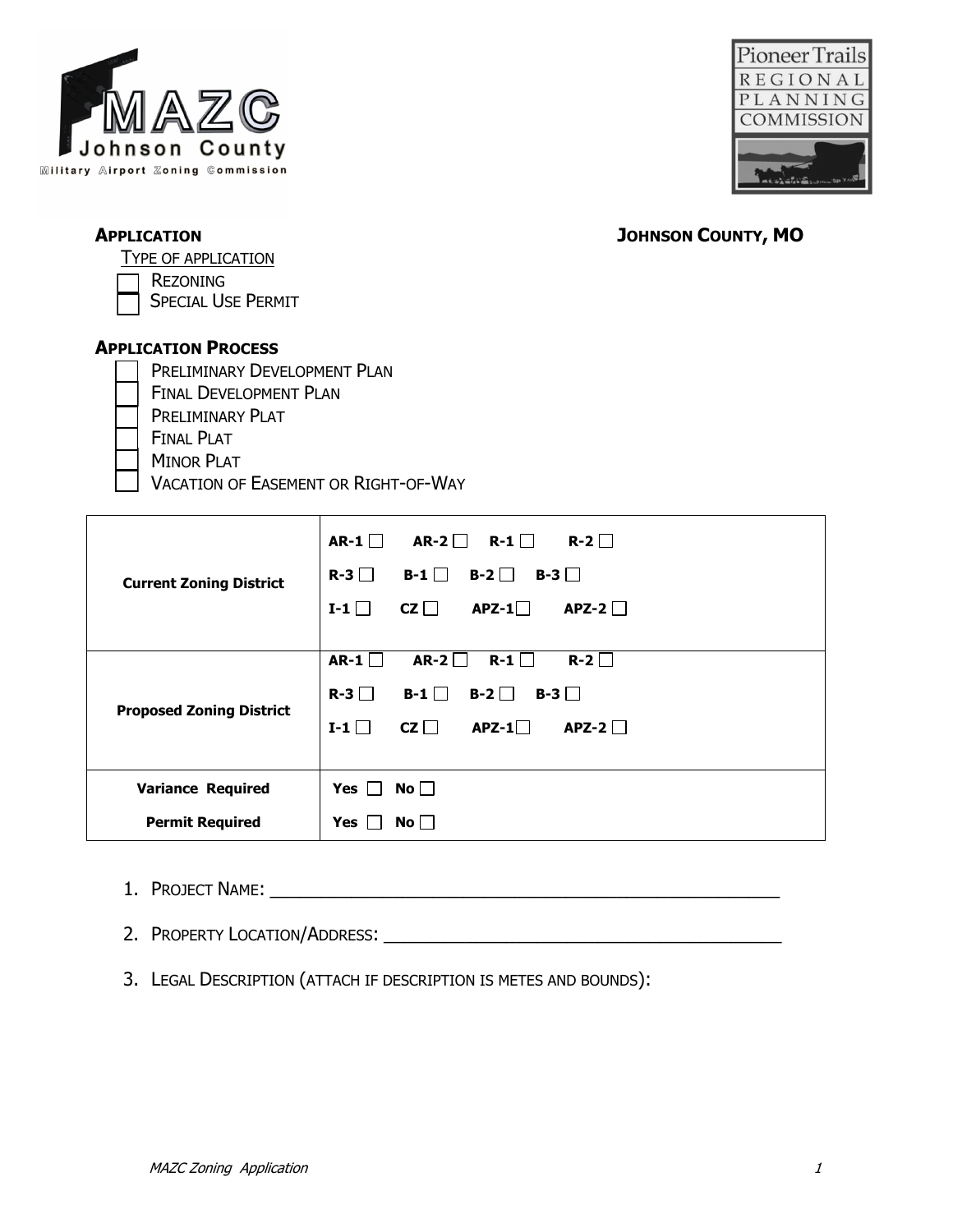- 8. THE ACCOMPANING MAPS AND DATA **MUST** BE SUBMITTED WITH THIS APPLICATION:
	- ONE SET OF PRELIMINARY/FINAL PLANS
	- MAPS WITH THE FOLLOWING STANDARDS SHOWING
		- **NORTH ARROW**
		- **PERMANENT LANDMARKS SUCH AS PAVED ROADS OR HIGHWAYS**
		- **SCALE**
		- PAPER (NO LARGER THAN 11"X17") /DIGITAL (.PDF FORMAT)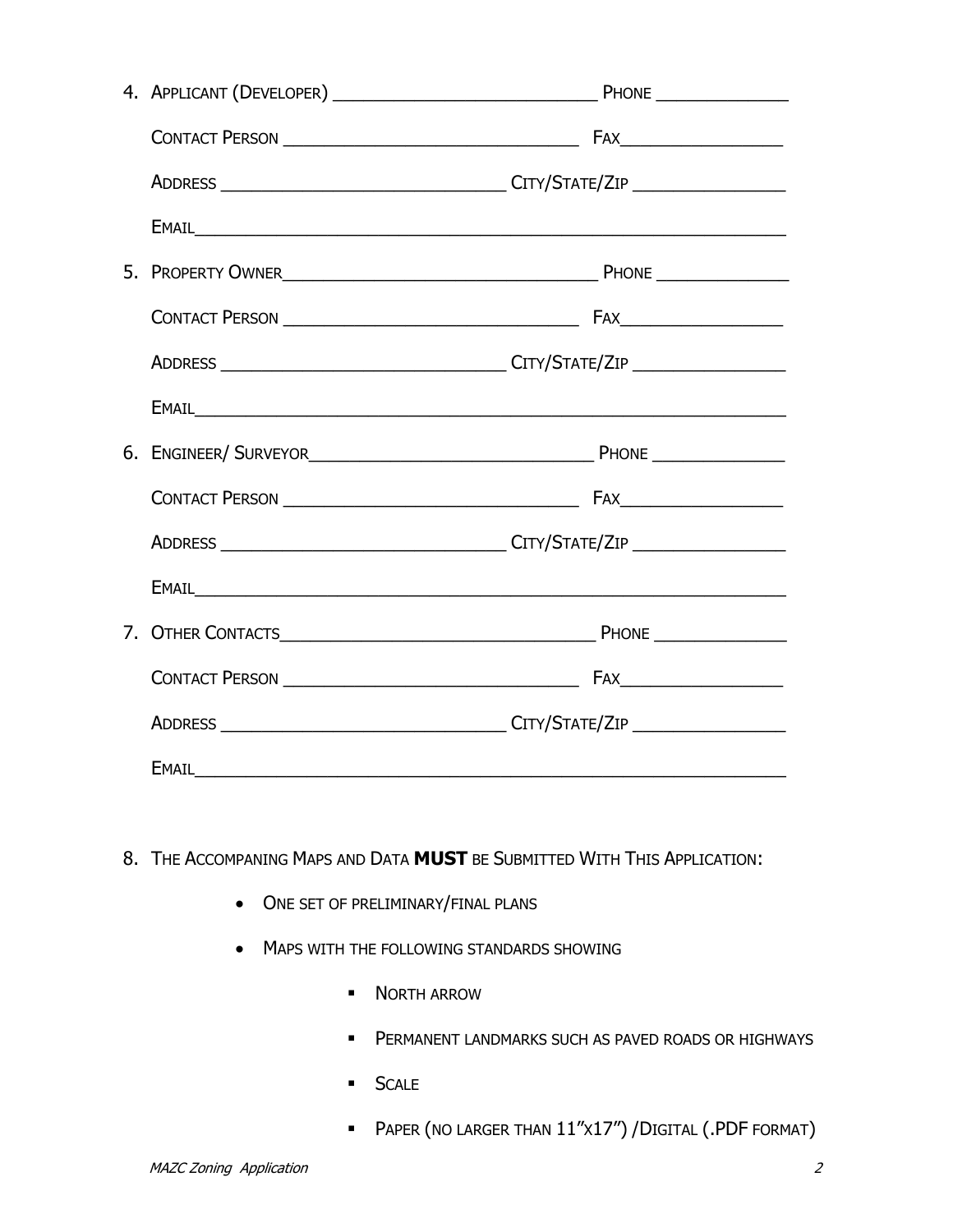# **APPLICATION DETAILS**

#### **APPLICATION SCOPE**

All applications submitted to the Zone Administrator: Norman Lucas, Pioneer Trails Regional Planning Commission, 802 S. Gordon, Concordia, MO 64020 E-mail: Norm@trailsrpc.org or Pioneer Trails website: www.trailsrpc.org

DESCRIPTION (attachments welcome0

Proposed plan for addressing waste water/ storm water/ drainage: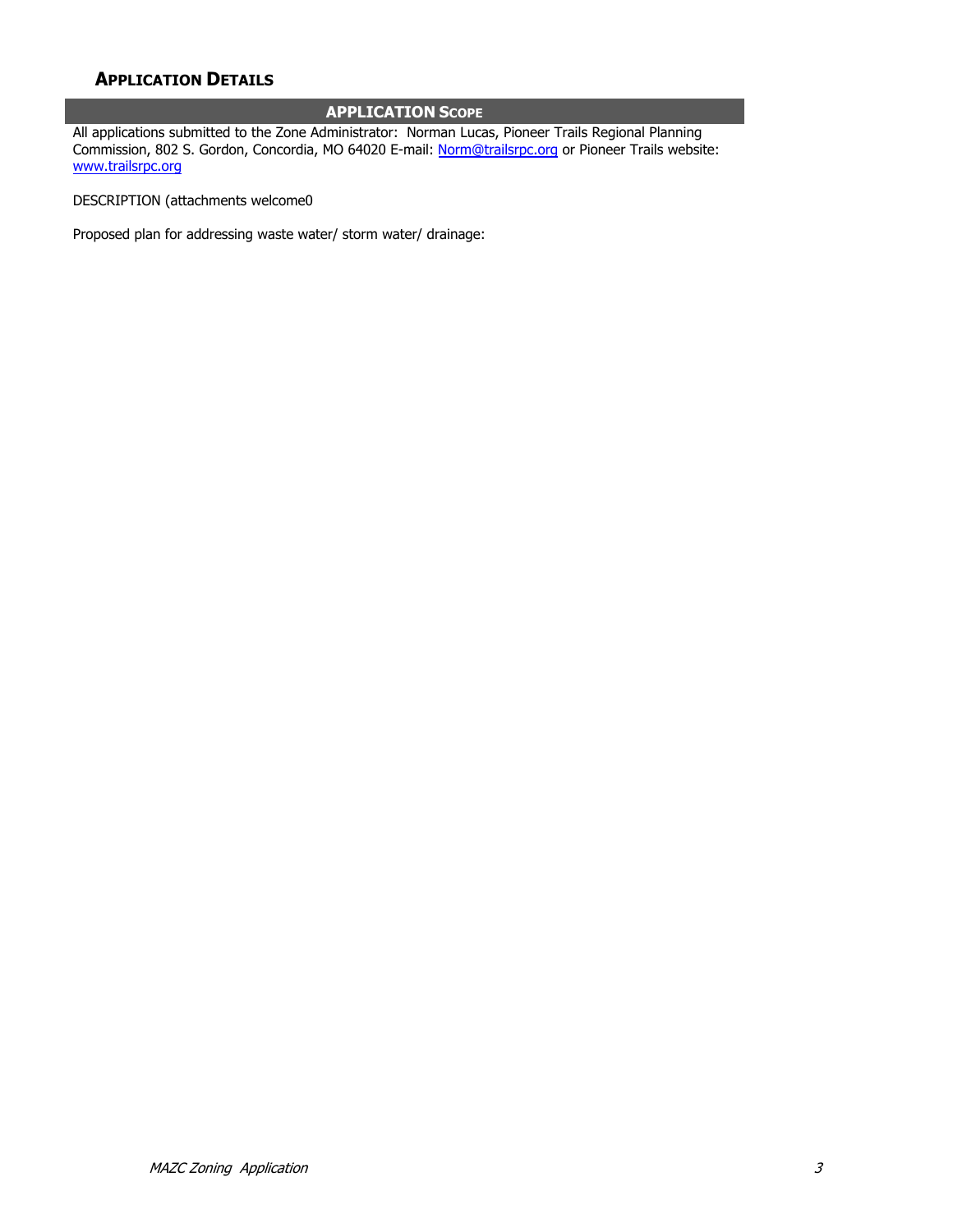#### **APPLICATION VARIANCE**

Application variance shall be made by the owner of the affected property. A variance is a grant of relief by the County Commission from the terms of the MAZC Planning and Zoning 2009 Ordinance This permits development in such a manner that would otherwise be prohibited. This variance may increase insurance premiums and result in increased risk to persons and property.

> Unique **Condition**

 $\Box$ Unnecessary Hardship

#### **APPLICATION VARIANCE JUSTIFICATION**

Please provide a justification for the variance (attachments welcome)